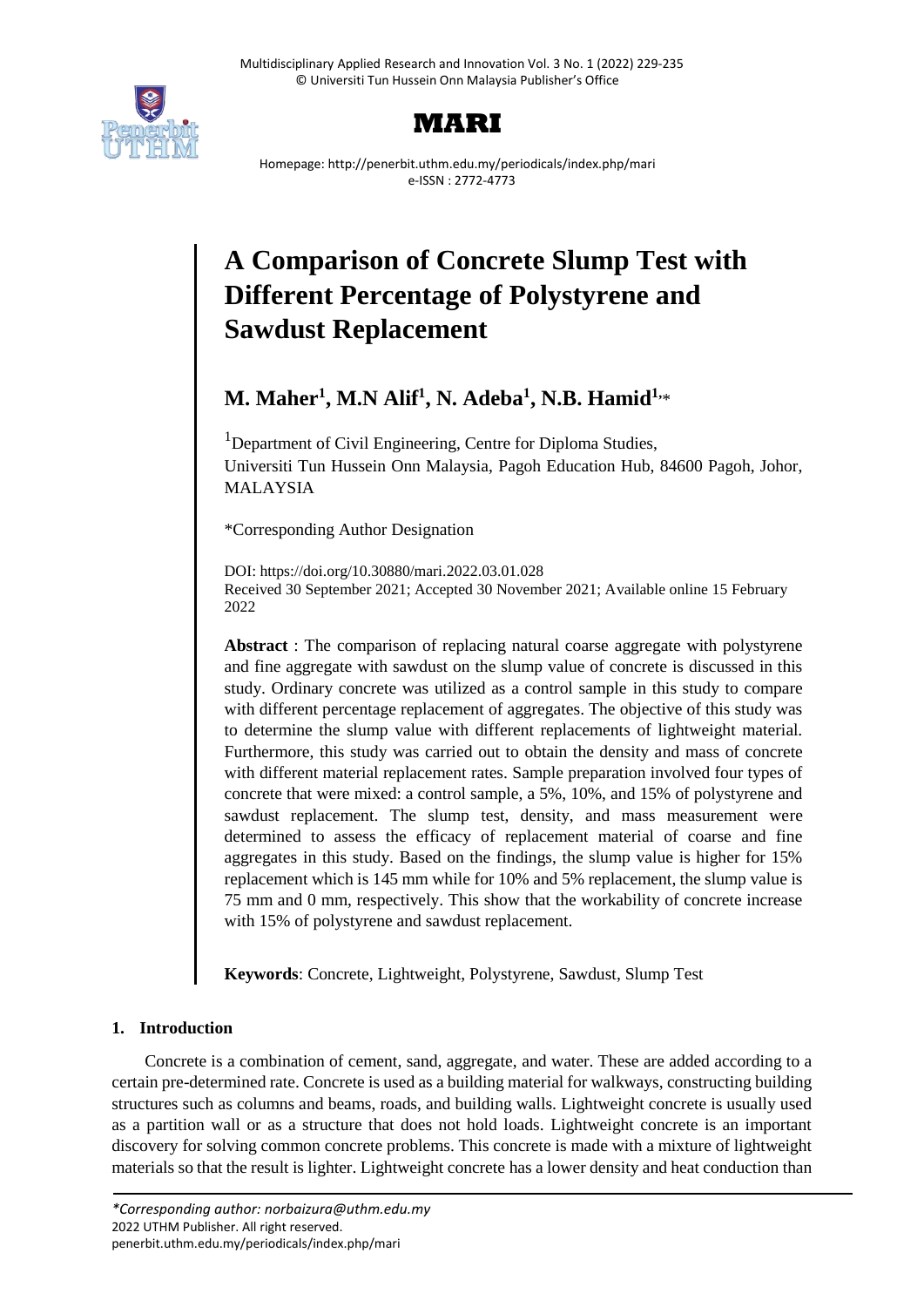ordinary concrete [1]. Since the strength of concrete is influenced by its mixed material, then studies on its mixed material are carried out. It is intended to obtain lighter concrete results. Substitute materials such as polystyrene and sawdust have been identified to produce lightweight concrete. This study will focus on the comparison of concrete slump tests for different mixes in the percentage of replacement.

Lightweight concrete becomes an alternative to replace the use of regular concrete to reduce costs and apply the 3Rs of Reduce, Reuse and Recycle. However, the use of lightweight concrete requires a more in-depth study in terms of workability, concrete slump, compressive strength, and water absorption. Therefore, this study was conducted to obtain the differences in terms of slump testing for lightweight concrete with different replacement percentages. With this study, the workability of concrete mixes will be known to determine the most optimal mixtures. This study aimed to examine the mixture of polystyrene and sawdust whether it fits the range of accepted slump values. The importance of this study is to compare the slump test when mixed with replacement materials

# **2. Materials and Methods**

#### 2.1 Materials

The materials used to produce lightweight concrete cubes are polystyrene and sawdust as substitutes. There are 4 concrete mixtures, namely ordinary concrete as a control sample and 3 concrete mixtures with different polystyrene and sawdust replacement which are 5%, 10%, and 15%. The size of the cube mold used in this study is 100 mm x 100 mm x 100 mm. **Table 1** shows the total mass of each material used. Each mixture needs to make six cubes and the total cubes used in this study are twenty-four.

| No.of                        | Replacement                            | Water | Cement | Fine Aggregate |          | Coarse Aggregate |             |
|------------------------------|----------------------------------------|-------|--------|----------------|----------|------------------|-------------|
| Sample                       | Percentage<br>$(\% )$                  | (kg)  | (kg)   |                |          |                  |             |
|                              |                                        |       |        | Sand           | Sawdust  | Aggregate        | Polystyrene |
|                              |                                        |       |        | (kg)           | (kg)     | (kg)             | (kg)        |
|                              | $\overline{0}$                         | 1.26  | 2.4    | 3.24           | $\Omega$ | 7.53             | $\theta$    |
|                              |                                        |       |        | (100)          | (0)      | (100)            | (0)         |
| 2                            | 5                                      | 1.26  | 2.4    | 3.08           | 0.063    | 7.15             | 0.015       |
|                              |                                        |       |        | (95)           | (5)      | (95)             | (5)         |
| 3                            | 10                                     | 1.26  | 2.4    | 3.92           | 0.126    | 6.78             | 0.030       |
|                              |                                        |       |        | (90)           | (10)     | (90)             | (10)        |
| $\overline{4}$               | 15                                     | 1.26  | 2.4    | 2.75           | 0.189    | 6.40             | 0.045       |
|                              |                                        |       |        | (85)           | (15)     | (85)             | (15)        |
| <b>Total</b><br>$\mathbf{v}$ | $\sim$ $\sim$ $\sim$<br><b>Service</b> | 5.04  | 9.6    | 11.99          | 0.378    | 27.86            | 0.09        |

|  |  | Table 1: Mass of each ingredient used for each mixture |  |  |
|--|--|--------------------------------------------------------|--|--|
|  |  |                                                        |  |  |

*Note: percent % (mass)*

# 2.2 Methods

A concrete slump test was carried out to check the workability of freshly made concrete. This test is conducted to achieve the objective of this study. The slump test was conducted according to BS 1881: Part 102: 1983 [2]. **Figure 1** shows the workflow for the slump test procedures [3].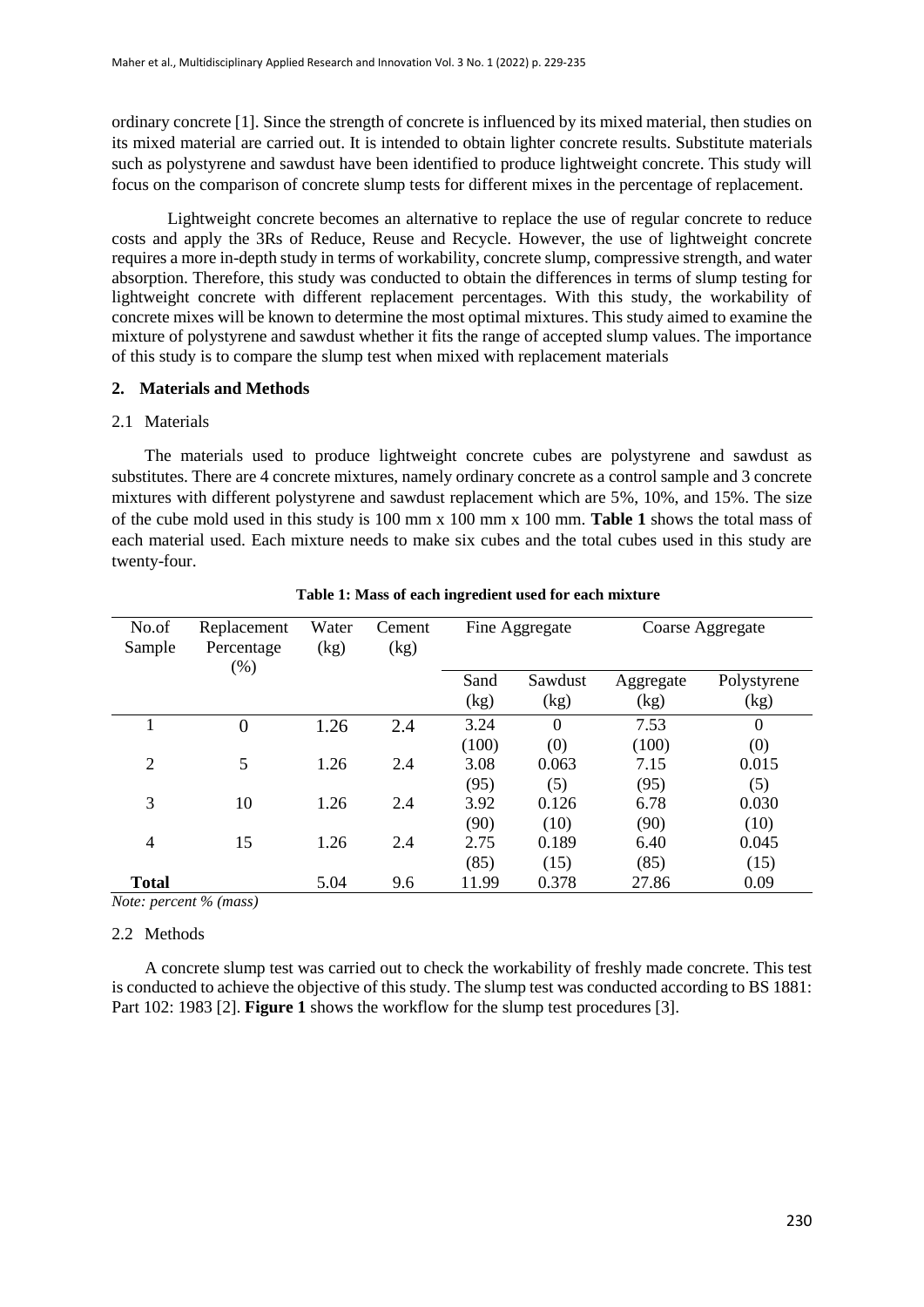

**Figure 1: Work flow for the slump test procedures**

#### 2.3 Measurement of Density

Density is a measure of mass per unit volume. The percentage of concrete density is important to take into account for making concrete. Concrete mass was measured from immersion of concrete in water for 14 and 28 days. Concrete volume is  $0.01m$  X  $0.01m$  X  $0.01m$  which is  $0.001m<sup>3</sup>$ . The percentage density of concrete can be determined based on **Equation 1**:

Density = 
$$
\frac{\text{Concrete Mass (kg)}}{\text{Concrete Volume (m}^3)}
$$
 Eq. 1

#### **3. Results and Discussions**

Once testing of concrete is completed, data are collected, recorded, evaluated, and discussed. To facilitate understanding, the data is interpreted in the form of tables, graphs and charts. All test findings were compared to study how differences in the percentage of replacement affected the findings. Concrete mixes with different percentages of replacement have also produced different concrete workability when slump test is performed.

#### 3.1 Slump Test

The slump test is the main testing conducted in this study. This test was performed to study the effect of polystyrene and sawdust substitution on concrete workability [5]. There was no difference in a slump for the control mixture, 0% and 5% replacement as both produced zero slumps. Zero slump concrete is defined as concrete with a stiff or very dry consistency that does not show a measurable slump after the removal of the slump cone. The degree of workability for zero slumps is very low. While, for 10% and 15% replacement, the slump values recorded are 75 mm and 145 mm respectively. Shear slump is due to lack of cement and shows adhesion relationship in a concrete mixture. A collapse value of 75 mm indicates moderate workability. Moderate workability is suitably used in a variety of construction works. For concrete with 15% replacement, the slump value of 145 mm shows high workability. The high workability indicates that this concrete is highly functional and easily mixed, transported, placed, and compacted in structures. Concrete workability requirements vary with each type of construction and compaction method used. For example, the workability of concrete required for the construction of a concrete slab can be similar to the construction of a floor. From the slump tests that have been conducted, there are 2 types of slumps that have been recorded. The results for 0% and 5% replacement mixtures, both types are zero slumps while for 10% and 15% mixtures, the type of slump that has been recorded is shear slump with slump values of 75 mm and 145 mm respectively. **Table 2** and **Figure 2** show the type of slump for each percentage of replacement and slump value against percentage of substitute material.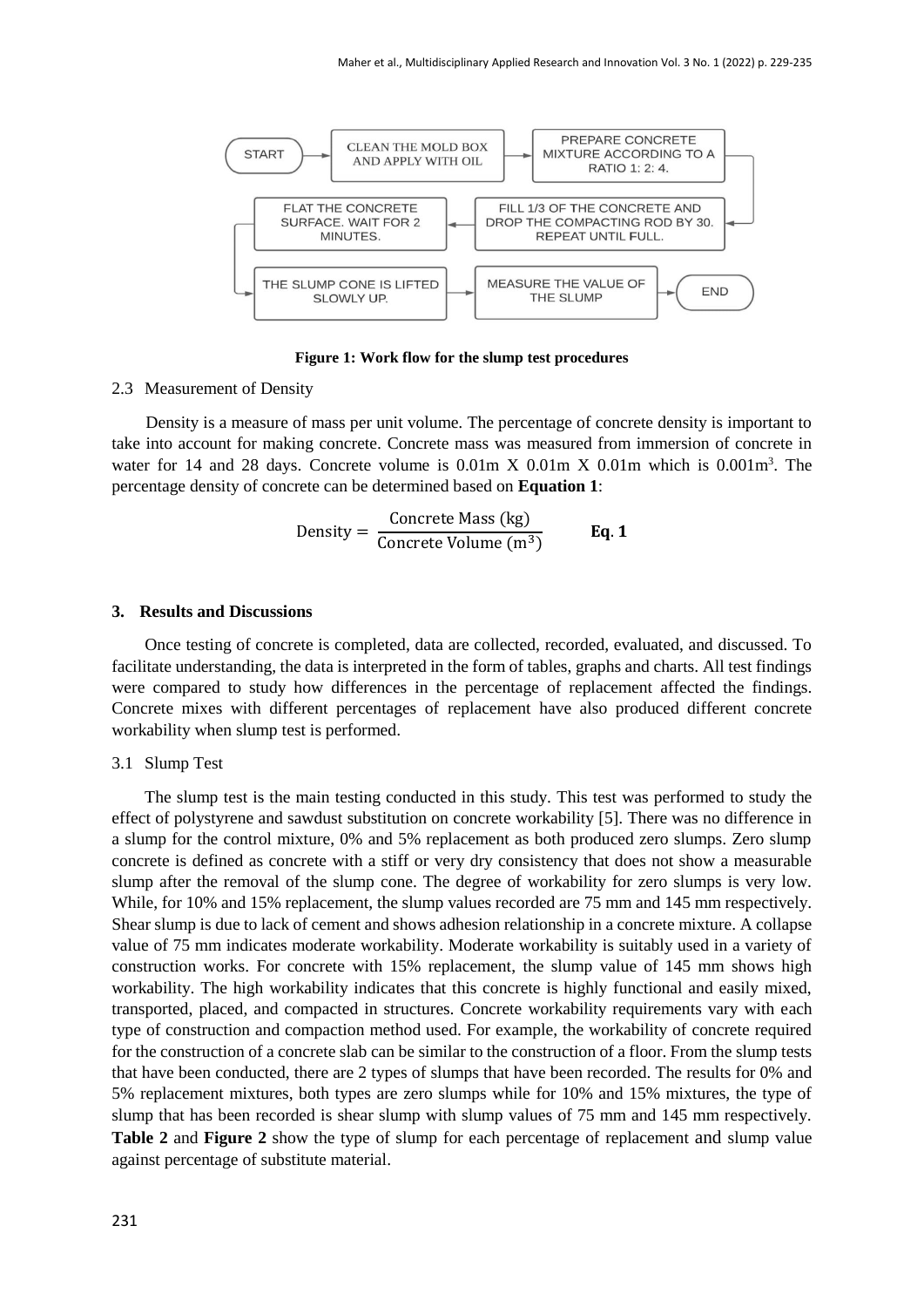| Replacement Percentage (%) | Types of Slump | Slump Value (mm) |
|----------------------------|----------------|------------------|
|                            | Zero Slump     |                  |
|                            | Zero Slump     |                  |
| 10                         | Shear Slump    |                  |
|                            | Shear Slump    | 145              |

**Table 2: The type of slump for each percentage of replacement**



**Figure 2: Slump value against percentage of substitute material**

#### 3.2 Mass

The mass of concrete is measured to identify its density. This is because each lightweight concrete has a difference in strength and density according to the material and the force applied during the compaction process. Measuring the mass of each concrete cube is very important because it can help users differentiate in terms of density and strength. A total of 6 cubes for each mixture were weighed and averaged. Each sample of mixtures records the different values of mass. **Table 3** shows the mass for each percentage of replacement for 14 and 28 curing days

| No.of Sample | Replacement<br>Percentage (%) | Mass for 14 days<br>(kg) | Mass for 28 days<br>(kg) |
|--------------|-------------------------------|--------------------------|--------------------------|
|              |                               | 2.323                    | 2.271                    |
|              |                               | 2.034                    | 1.969                    |
|              | 10                            | 1.805                    | 1.844                    |
|              |                               | .607                     | 1.582                    |

**Table 3: Mass for each replacement percentage for 14 and 28 days**

There is a difference in the mass of each lightweight concrete according to the percentage of substitute material used. For the control sample, 0% replacement, the mass is higher than other mixture samples. This is because for control concrete there are not mixed with substitute materials such as polystyrene and sawdust. Thus, the control sample is heavier than others because the use of fine and coarse aggregates is more. The mass value decreases as the percentage of substitute material increases. This is because when the percentage of substitute increases, the mass of the sand and 20 mm aggregate decreases as it is replaced with sawdust and polystyrene which have a lower density. **Figure 3 (a)** and **Figure 3 (b)** shows the sample cube of concrete for 10% and 15% replacement.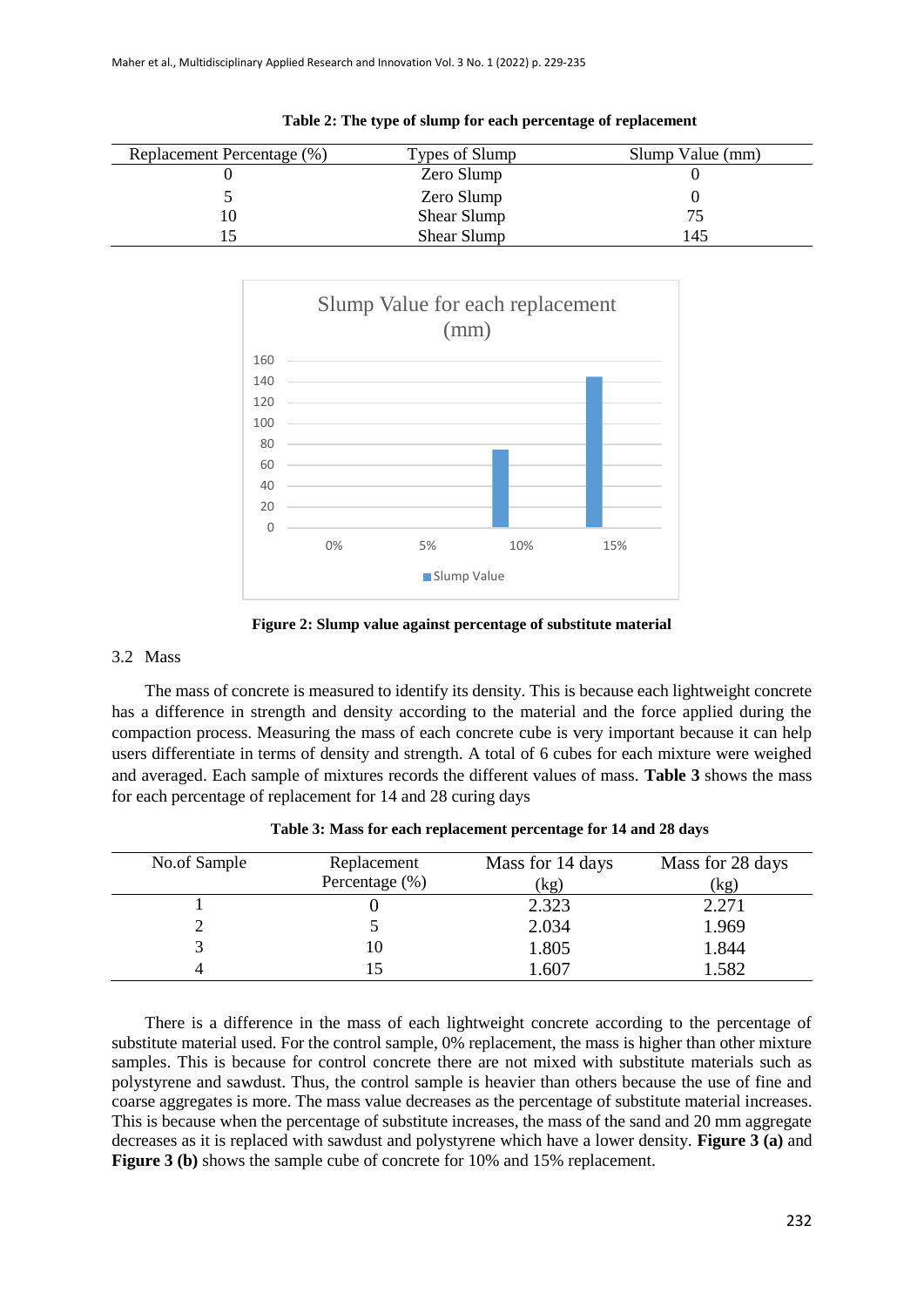



**Figure 3 (a) 10% of Replacement Concrete**

**Figure 3 (b) 15% of Replacement Concrete**

# 3.3 Density

Density is a scalar quantity that allows measuring the total mass of concrete to the volume of a cube. The smaller volume of the concrete cube, the greater its density [4]. Each mixture has a different density because the mass is also different. The density obtained from the mass measured after the cube concrete is immersed in water. There are 4 different densities according to the mass and percentage of replacement material used. **Table 4** shows the density for each percentage of replacement for 14 and 28 days.

| No.of Sample | Replacement<br>Percentage (%) | Density for 14 days<br>$(kg/m^3)$ | Density for 28 days<br>$(kg/m^3)$ |
|--------------|-------------------------------|-----------------------------------|-----------------------------------|
|              |                               | 2323.44                           | 2270.72                           |
|              |                               | 2033.80                           | 1969.25                           |
|              | 10                            | 1805.09                           | 1844.26                           |
|              |                               | 1607.26                           | 1581.92                           |

**Table 4: Density for each replacement percentage for 14 and 28 days**

# 3.4 Results

Data obtained from the results of concrete tests were recorded, analyzed, and discussed. The results were presented in the form of tables and figures for easy understanding. All experimental results were analyzed to see the comparison of results between tests on the concrete of different densities. Several factors influence the slump test data. For example, the properties of the material such as chemistry, fineness, particle size distribution, moisture content, and temperature of the cement material. Dry lightweight concrete will be removed and weighed to determine the mass value of each sample of concrete cubes. Mass data were recorded and compared with each other. Once the mass value is known, the density value for each sample also can be identified. Based on **Figure 4** and **Figure 5**, it can be observed that the mass of lightweight concrete decreases as the percentage of substitute material increases. In addition, the lower the mass concrete will lower the density too.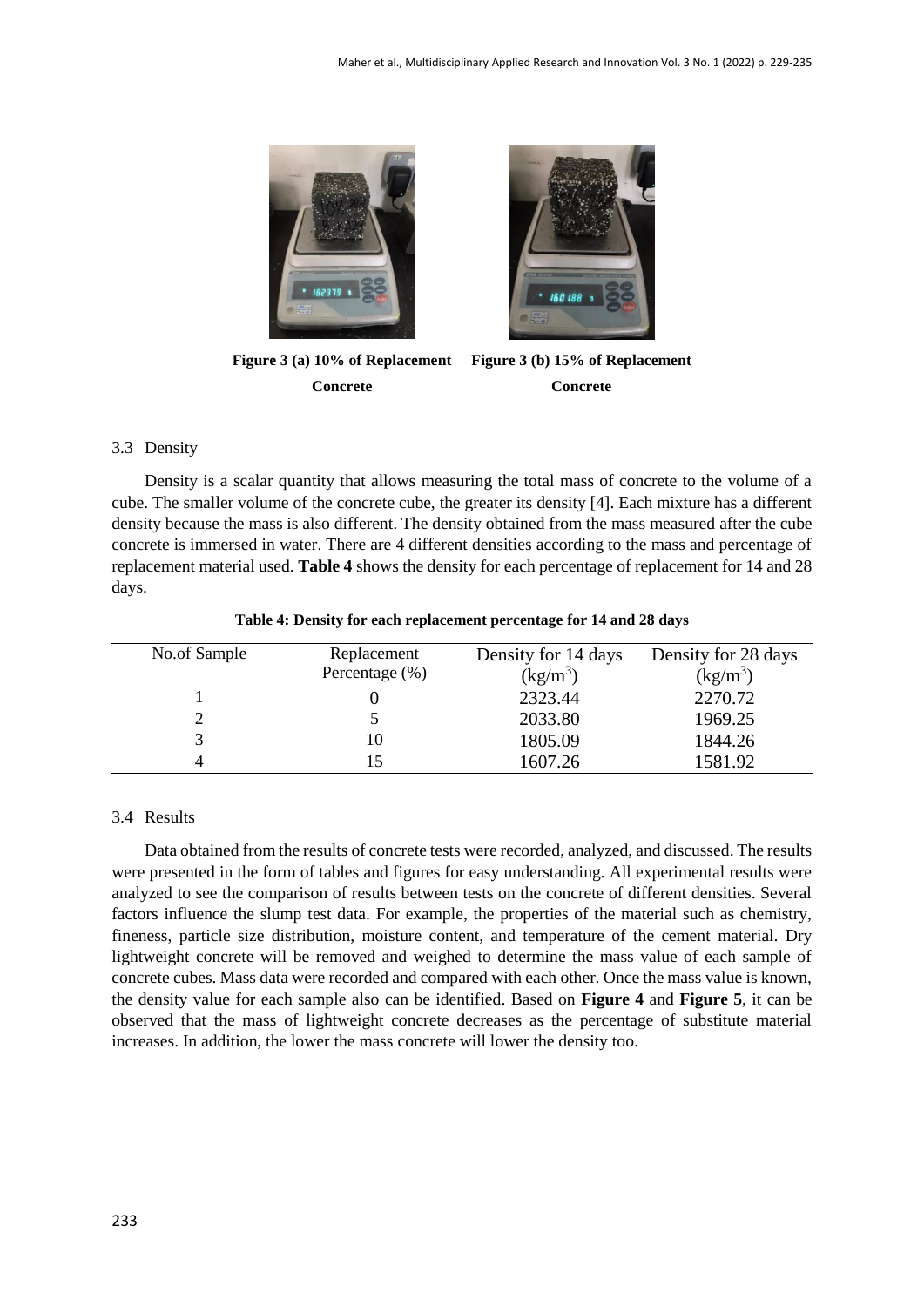

**Figure 4: Concrete mass against percentage of substitute material for 14 days and 28 days**



**Figure 5: Concrete density against percentage of substitute material for 14 days and 28 days**

### **4. Conclusion and Recommendation**

Based on the study that has been conducted, it can be concluded that the level of workability of concrete increases with the increasing percentage of replacement materials. The value of the slump also increases as the percentage of replacement increases. The results for 0% and 5% replacement mixtures, both types are zero slumps while for 10% and 15% mixtures, the type of slump that has been recorded is shear slump with slump values of 75 mm and 145 mm respectively. Besides, the higher percentage of material replacement, the lower density, and mass of lightweight concrete. This is because lightweight concrete has a low replacement percentage uses of polystyrene and sawdust. Sample for 0% replacement mixture has higher density and mass compared to the sample of 5%, 10%, and 15% replacement mixture. However, as a recommendation to obtain lightweight concrete following the specifications in BS 1881: Part 116: 1983 [6], a compressive strength test should be conducted to determine the compressive strength of each lightweight concrete. This is because this test can determine the maximum amount of compressive load borne by the concrete before cracking occurs.